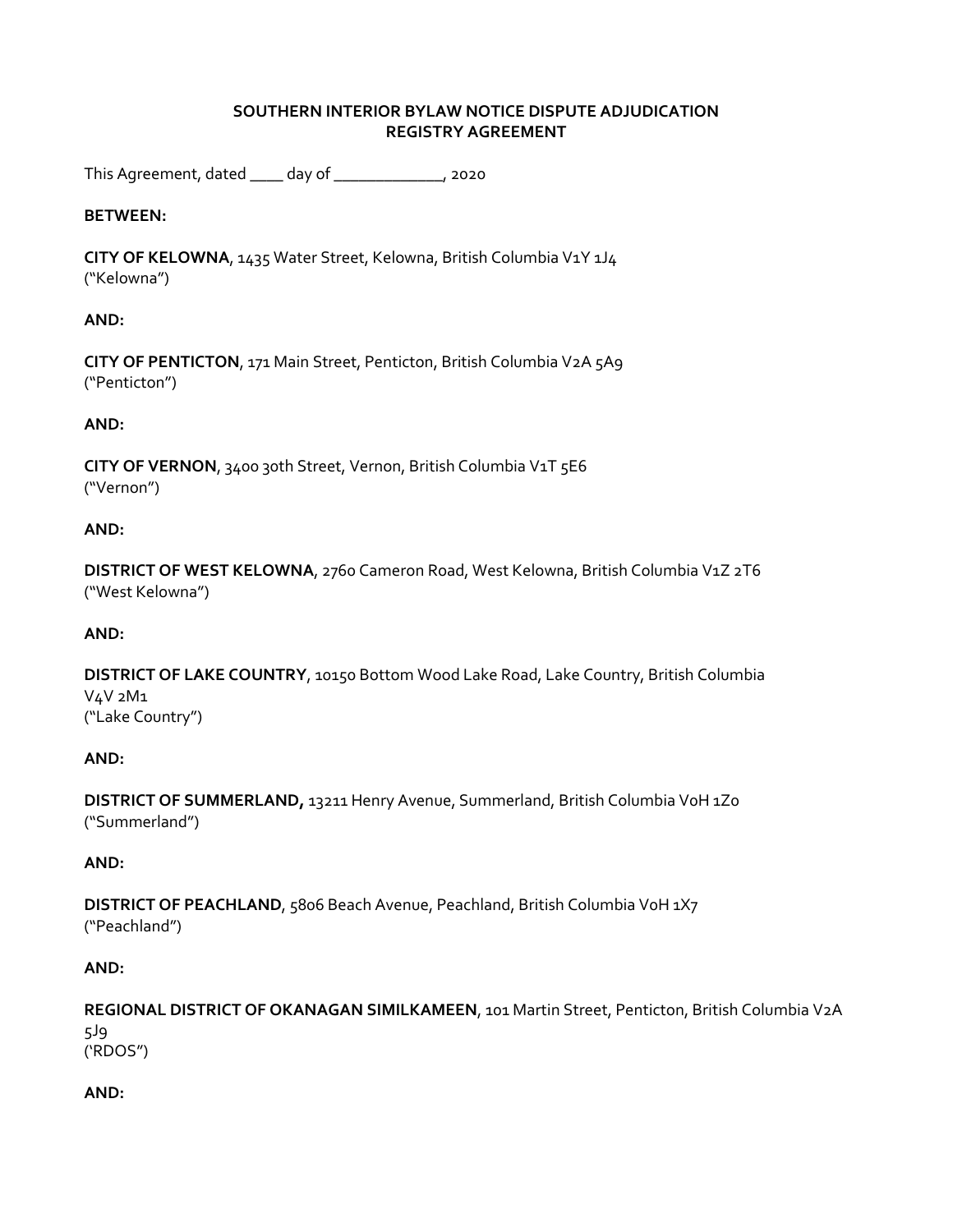**TOWN OF OLIVER**, 35016 97th Street, Oliver, British Columbia V0H 1T0 ("Oliver")

## **AND:**

**REGIONAL DISTRICT OF CENTRAL OKANAGAN,** 1450 KLO Road, Kelowna, British Columbia V1W 3Z4 ("RDCO")

## **AND:**

**DISTRICT OF COLDSTREAM,** 9901 Kalamalka Road, Coldstream, British Columbia, V1B 1L6 ("Coldstream")

## **AND:**

**CITY OF ENDERBY,** 619 Cliff Avenue, Enderby, British Columbia V0E 1V0 ("Enderby")

## **WHEREAS:**

- A. The *Local Government Bylaw Enforcement Act* permits local governments to create a bylaw designating certain bylaw contraventions that can be enforced by way of bylaw notice as an alternative to traditional bylaw enforcement mechanisms;
- B. The Act also permits two or more local governments to enter into an agreement, adopted by a bylaw of each local government that is party to it, to provide for the joint administration of a local government bylaw notice dispute adjudication system:
- C. Kelowna, Penticton, Vernon, West Kelowna, Lake Country, Summerland, Peachland, RDOS, Oliver, RDCO, Coldstream and Enderby wish to:
	- a. share the costs and administration of such a system; and
	- b. enter such an agreement to establish such a system, to be called the Southern Interior Bylaw Notice Dispute Adjudication Registry, and to provide for the joint administration of the Registry.

## **NOW THEREFORE in consideration of the mutual promises contained herein, the Parties agree as follows:**

## **PART I – INTRODUCTORY PROVISIONS**

#### **Definitions**

- 1. In this Agreement, the following definitions apply:
	- a. **"Act**" means the Local Government Bylaw Notice Enforcement Act;
	- b. "**Adjudication**" the process where the disputant and the local government are provided opportunity to present evidence to the adjudicator who will decide whether he or she is satisfied that the contravention occurred as alleged;
	- c. "**Adjudication Fee**" means the sum of \$25.00 payable to each Party for each adjudication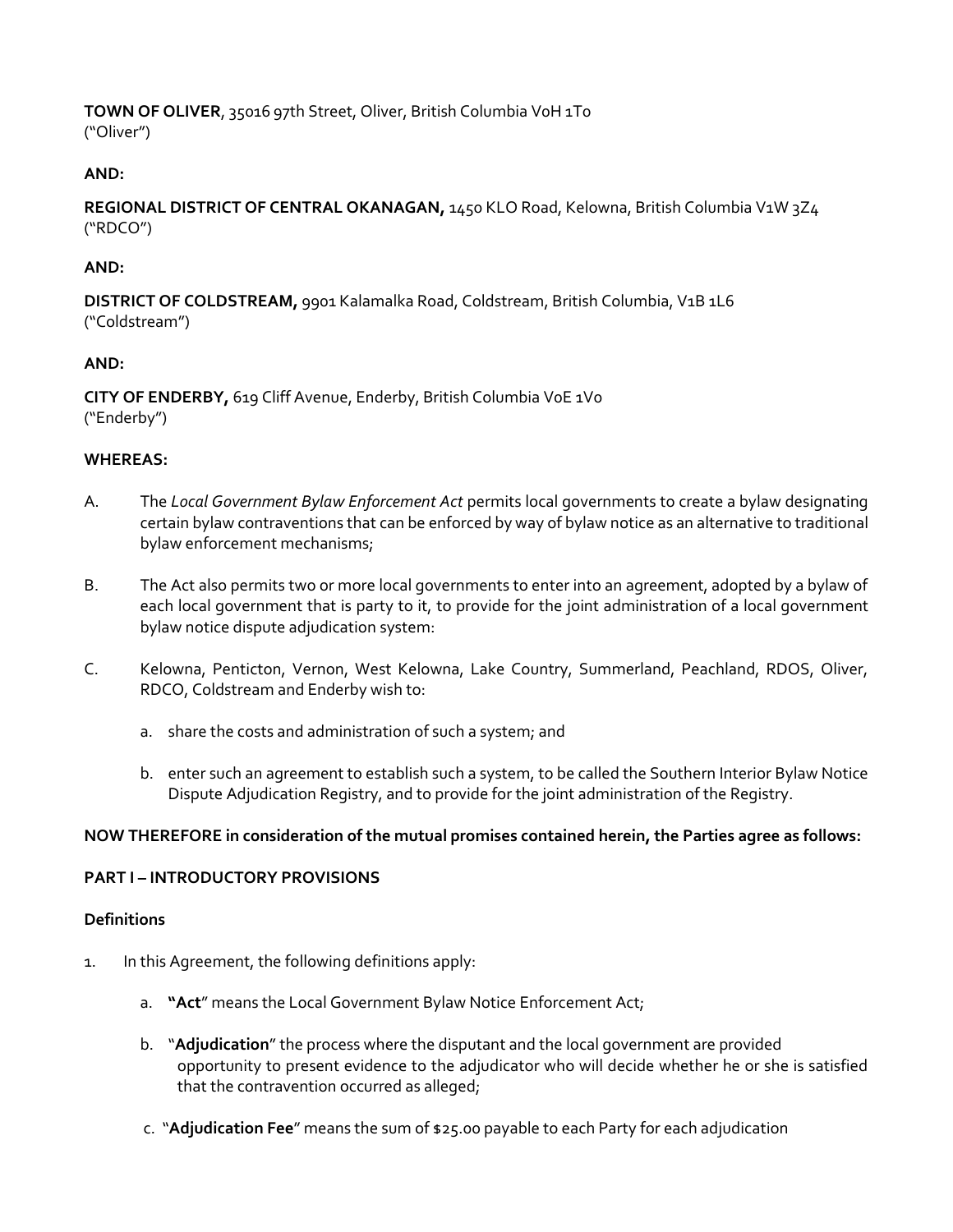scheduled to be conducted by the Registry;

- d. "**Agreement**" means this Agreement;
- e. "**Authorizing Bylaws**" means the bylaws adopted by the Councils/Boards of each the parties authorizing this Agreement;

f. **"By Law Enforcement Officer"** means a person in a class prescribed under section 273 (c) of the *Community Charter* who is designated by a local government as a bylaw enforcement officer;

- g. "**Committee**" means the Southern Interior Bylaw Notice Dispute Adjudication Registry's Administrative Committee;
- h. "**Contribution Adjustment Amount**" means, for each Party, the amount calculated in accordance with Section 22 herein in any year of the Term;
- i. "**Contributing Parties**" means all of Penticton, Vernon, West Kelowna, Lake Country, Summerland, Peachland, RDOS, Oliver, RDCO, Coldstream and Enderby, except Kelowna;
- j. "**Parties**" means all of Kelowna, Penticton, Vernon, West Kelowna, Lake Country, Summerland, Peachland, RDOS, Oliver, RDCO, Coldstream and Enderby;
- k. "**Party**" means any one of Kelowna, Penticton, Vernon, West Kelowna, Lake Country, Summerland, Peachland, RDOS, Oliver, RDCO, Coldstream and Enderby;
- l. "**Registry**" means the Sothern Interior Bylaw Notice Dispute Adjudication Registry established by this Agreement;
- m. "**Revenues**" means any revenue actually received or estimated to be received, as the case may be, by the Registry, excluding Initial Contributions, Contribution Amounts, or Contribution Adjustment Amounts;
- n. "**Terms**" means the term of this Agreement as set out herein;

#### **Establishment of the Registry**

2. Subject to the Act and to the adoption of the Authorizing Bylaws, the Parties agree that the Registry is hereby established.

#### **PART II – ADMINISTRATION**

- 3. The Parties agree to establish the Committee to implement and administer the Registry.
- 4. The Parties agree that authority of the Committee will include but not be limited to:
	- a. preparing operational budgets; and
	- b. setting policy as authorized under this Agreement and the Act.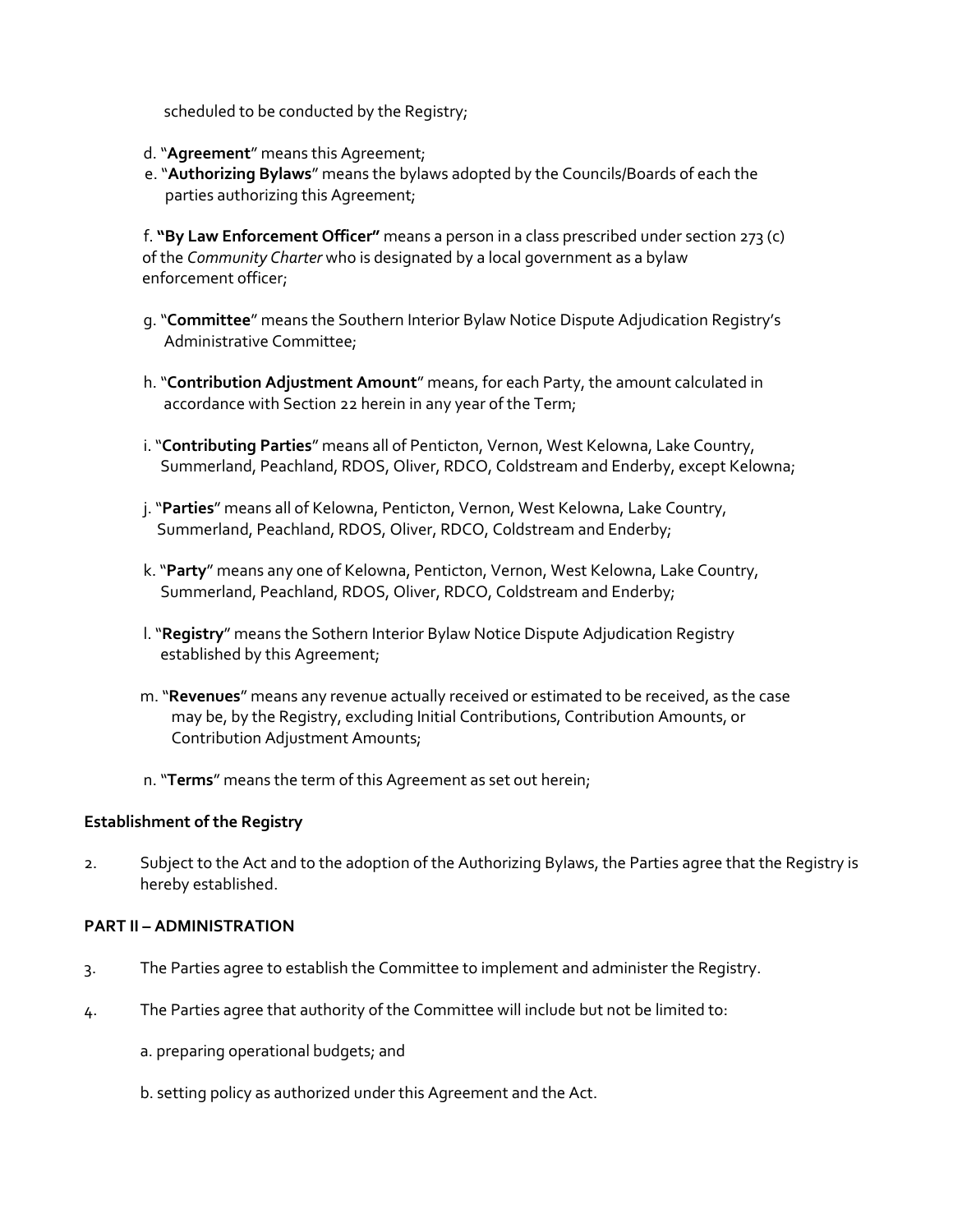#### **Representation**

5. Each of the Parties will appoint one representative to serve on the Committee. The Parties agree that representatives will be paid employees of their respective local governments and will not be remunerated by the Registry.

#### **PART III – ADJUDICATION**

## **Screening Officers**

6. The Parties agree that screening of notices prior to proceeding to adjudication will be established as a function of each Party. Screening officers will be appointed by the individual Party administrative committee.

### **Bylaw Notice Dispute Adjudication Registry**

- 7. The Parties agree that a dispute adjudication system will be established as a function of the Registry, and that disputes will be heard by a bylaw notice dispute adjudicator in the circumstances prescribed in the Act and Authorizing Bylaws.
- 8. The Parties agree that the Committee will select a roster of adjudicators who may hear and determine disputes from the provincial roster of adjudicators to be established by the Attorney General of the Province of British Columbia.
- 9. Adjudicators will be assigned to individual disputes in the manner prescribed by any applicable regulation and policy established by the Committee.

## **PART IV ‐ OPERATIONS**

#### **Location**

10. The location of the Registry will be the municipal offices of the City of Kelowna, 1435 Water Street, Kelowna, British Columbia V1Y 1J4.

## **Administrative Services**

- 11. Kelowna will provide and supervise all administrative services required by the Registry, subject to the following:
	- i. the collection of any fees, fines or penalties levied against an unsuccessful party in the dispute adjudication process will be the responsibility of the relevant municipality if not collected by the Registry immediately following the adjudication; and
	- ii. any penalty arising directly out of the bylaw notice itself may be paid to the relevant Party or to the Registry,

and any amounts collected by or paid to the Registry pursuant to 11.i and 11.ii will be credited to the relevant Party's Contribution Adjustment Amount.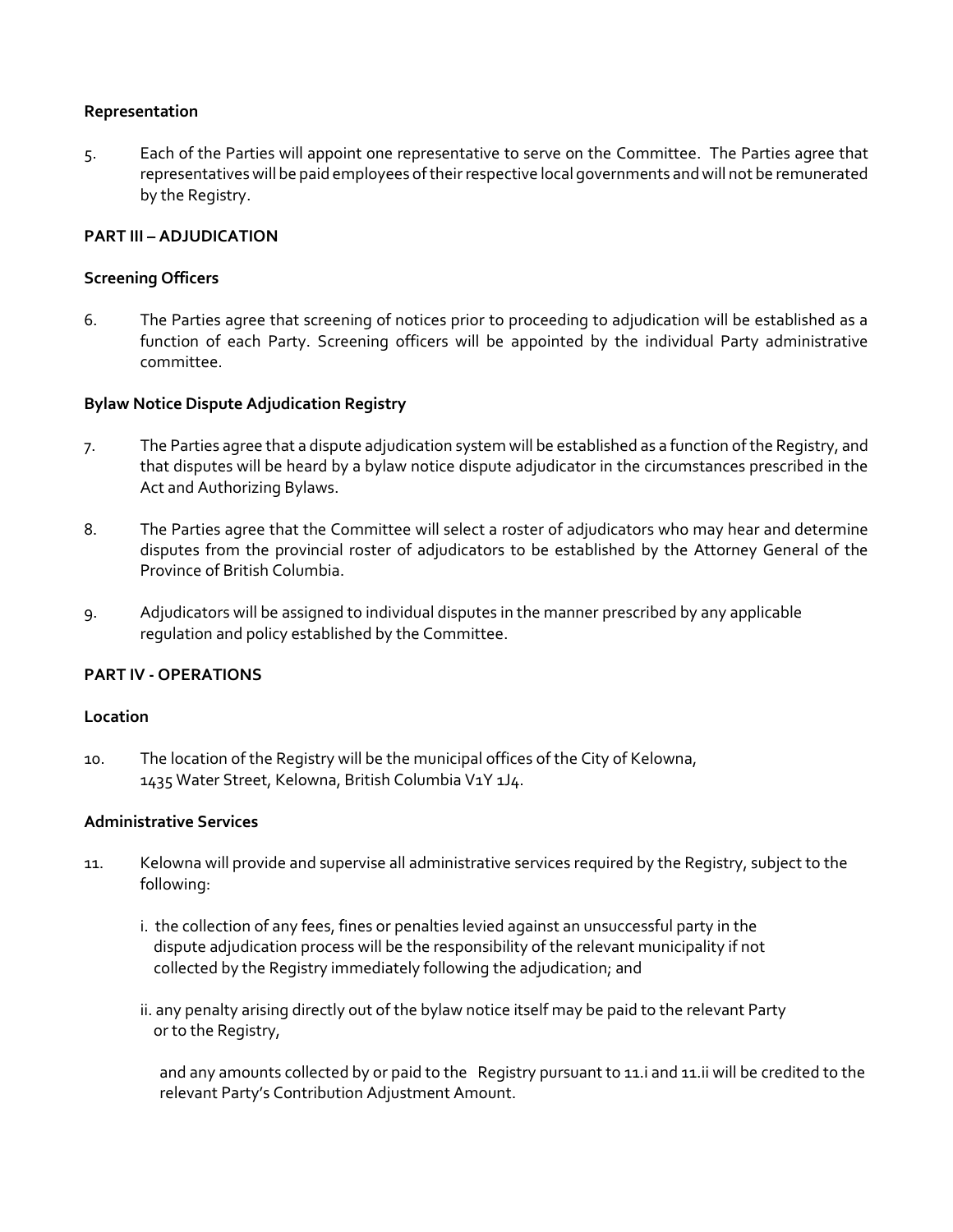## **Financial Reporting**

12. Kelowna will ensure that it's Director of Financial Services or the designate will conduct and oversee the financial reporting and record keeping of the Registry based on normal procedure, subject to the requirements outlined herein.

#### **PART V – FINANCIAL PLANNING**

#### **Start‐up Costs**

13. Each Party will be responsible for its own start‐up costs.

#### **Budget Year**

14. The budget year of the Registry is December  $1^{st}$  to November 30<sup>th</sup> of each year.

#### **Operating Budget**

- 15. The Parties agree that, no later than September 30th of each year, the Committee will prepare a draft operating budget for the following budget year, setting out in detail the operational funds required by the Registry for the carrying out of its mandate and responsibilities, including
	- a. the estimated operational expenditures for
		- i. office and administration including financial reporting and administrative services;
		- ii. Registry administration travel costs;
		- iii. bylaw dispute adjudicators; and
		- iv. other functions of the Registry;
	- b. the anticipated revenues (if any) of the Registry;
	- c. the difference between estimated revenues and operational expenditures for the Registry; and
	- d. the Contribution Amount required from each of the Parties.

#### **Budget Submissions**

16. The Committee will prepare the operating budget in a manner satisfactory to, and in such detail as requested by, the Directors of Finance of each of the Parties, and submit the draft operating budget to the Directors of Finance of each of the Parties each year where required.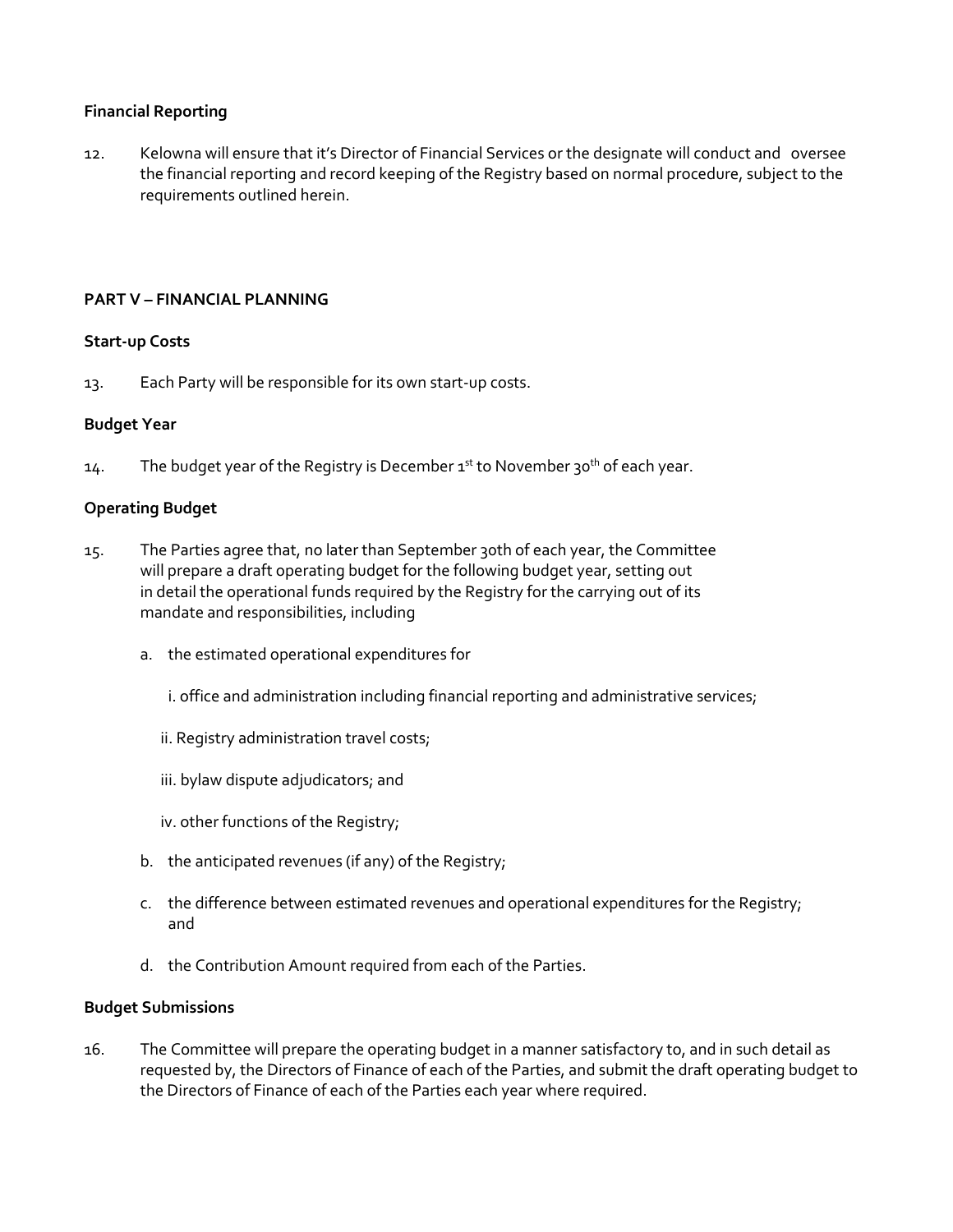## **Budget Approval and Adjustments**

- 17. The Parties will consider and approve, or recommend amendments to, the Registry's operating budget.
- 18. The Parties agree that all recommendations by them for adjustments to the Registry's draft operating budget will
	- a. be reasonable and made in good faith; and
	- b. ensure that a reasonable level of service quality can be maintained by the Registry.

#### **Use of Funds**

- 19. The Committee and Kelowna may make only those expenditures during the budget year for the purposes and up to the amounts authorized in the approved operating budget. The Registry (or the Committee or Kelowna on behalf of the Registry) will not incur any other indebtedness or liability, or make any further expenditure, except that:
	- a. Kelowna may make a further reasonable expenditure or contract a further indebtedness of liability that it deems necessary or prudent, subject to a \$1,000 limit; and
	- b. the Committee may
		- i. make a further reasonable expenditure or contract a further indebtedness or liability that it deems necessary or prudent, subject to a \$5,000 limit.
		- ii. re-allocate funds within categories of the operating budget as reasonably required; and
		- iii. make a further expenditure or contract a further indebtedness or liability without limitation if approved in advance by all Parties.

## **PART VI – COST ALLOCATION**

#### **Funding Contributions and Adjustments**

- 20. The Parties agree that costs relating to legal counsel, witnesses, screening officers and bylaw enforcement officers as they pertain to the dispute adjudication process, and to the activities of the Registry more generally, will be borne by the relevant Party which issued the bylaw notice in question and will not be borne by the Registry or by Kelowna on behalf of the Registry.
- 21. Kelowna will, as soon following the end of a budget year as practical, invoice the parties for their respective Actual Expenditures Contribution where the proportion is calculated on the basis of each Party's population for the budget year in relation to the population of each of the other Parties except the calculation for RDOS and RDCO will exclude incorporated areas.
- 22. Each of the Contributing Parties will, within 30 days of receipt of its respective Contribution invoice, pay to Kelowna its respective Contribution Amount.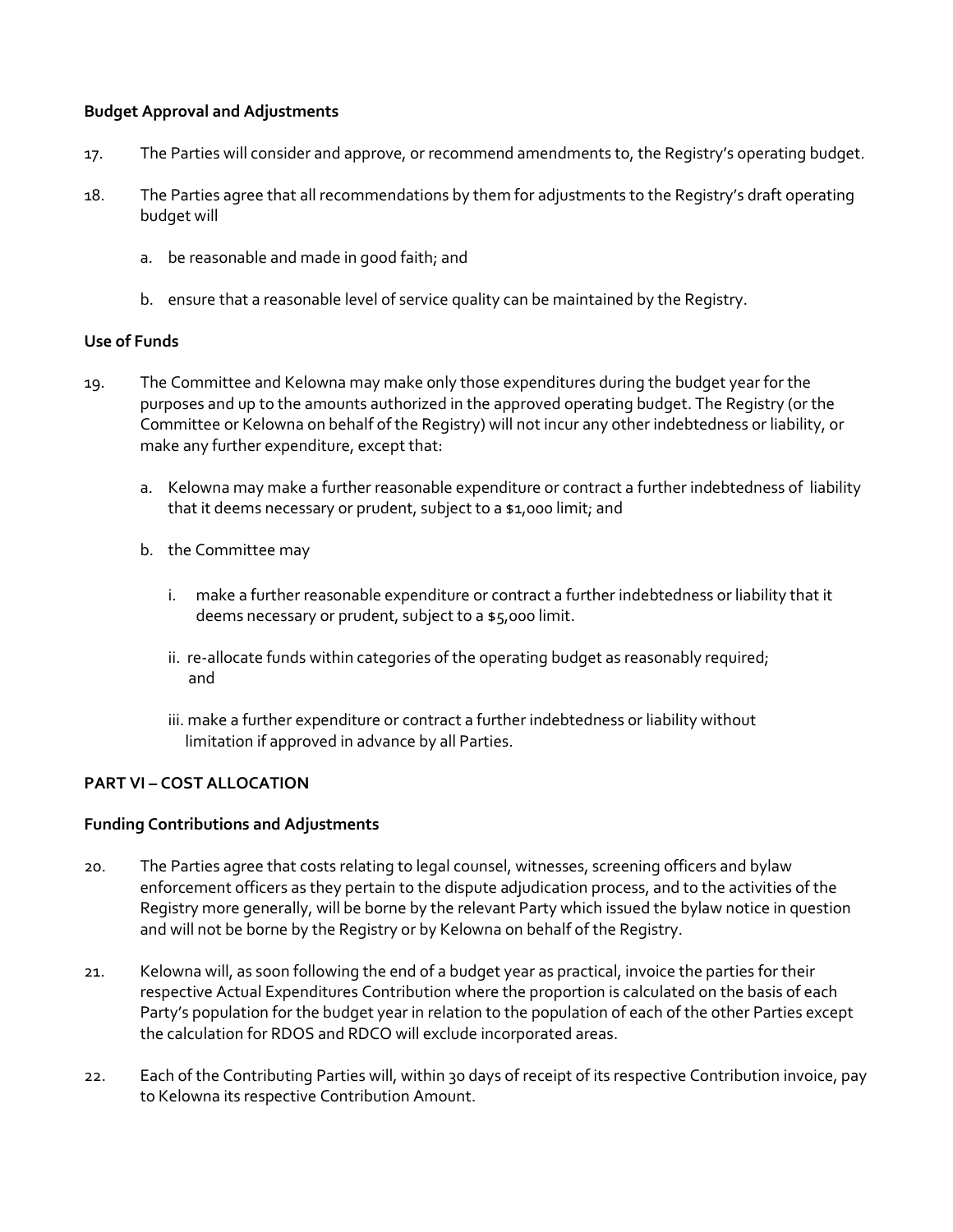#### **Maintenance of Records**

- 23. The Director of Financial Services of Kelowna will
	- a. exercise the duties and powers of the officer responsible for financial administration as provided in the Community Charter, in maintaining the financial records for the Registry on behalf of the Parties;
	- b. ensure that accounting and payroll records of the Registry are properly prepared and maintained, such records to include payroll, accounts payable, cash receipts and disbursements, accounts receivable, general ledger, subsidiary cost ledger, financial statements and reports and supporting documents to the foregoing;
	- c. provide, when possible, any additional financial systems that have been requested by the Committee;
	- d. direct employees and officers of the Registry to the extent necessary to ensure that the systems and procedures established for financial controls are in effect and are in accordance with the Community Charter.

### **Examination of Records**

24. The Director of Finance of any of the Contributing Parties may, acting reasonably with regard to minimizing the administrative burden on the Kelowna, and no more frequently than once in each year of the Term, conduct audits or examinations to obtain information or determine that adequate financial controls are being maintained for the Registry. Kelowna will cooperate with any reasonable request by any of the Contributing Parties or the Contributing Parties' Director of Finance for access to financial records, user statistics and other information of the Registry.

#### **PART VII – GENERAL PROVISIONS**

#### **Insurance**

25. Kelowna will ensure that the Registry and its activities are covered under Kelowna's general liability policy and will provide copies of all relevant insurance policies and changes thereto to the Directors of Finance of the Contributing Parties upon request.

#### **Amendments**

26. The Parties will, in good faith, negotiate any proposed amendment to this Agreement upon request of any Party, all amendments to be in writing and executed by the Parties.

#### **Dispute Resolution**

- 27. The Parties will submit any dispute arising out of the interpretation or application of this Agreement:
	- a. first, to the Committee to resolve the dispute;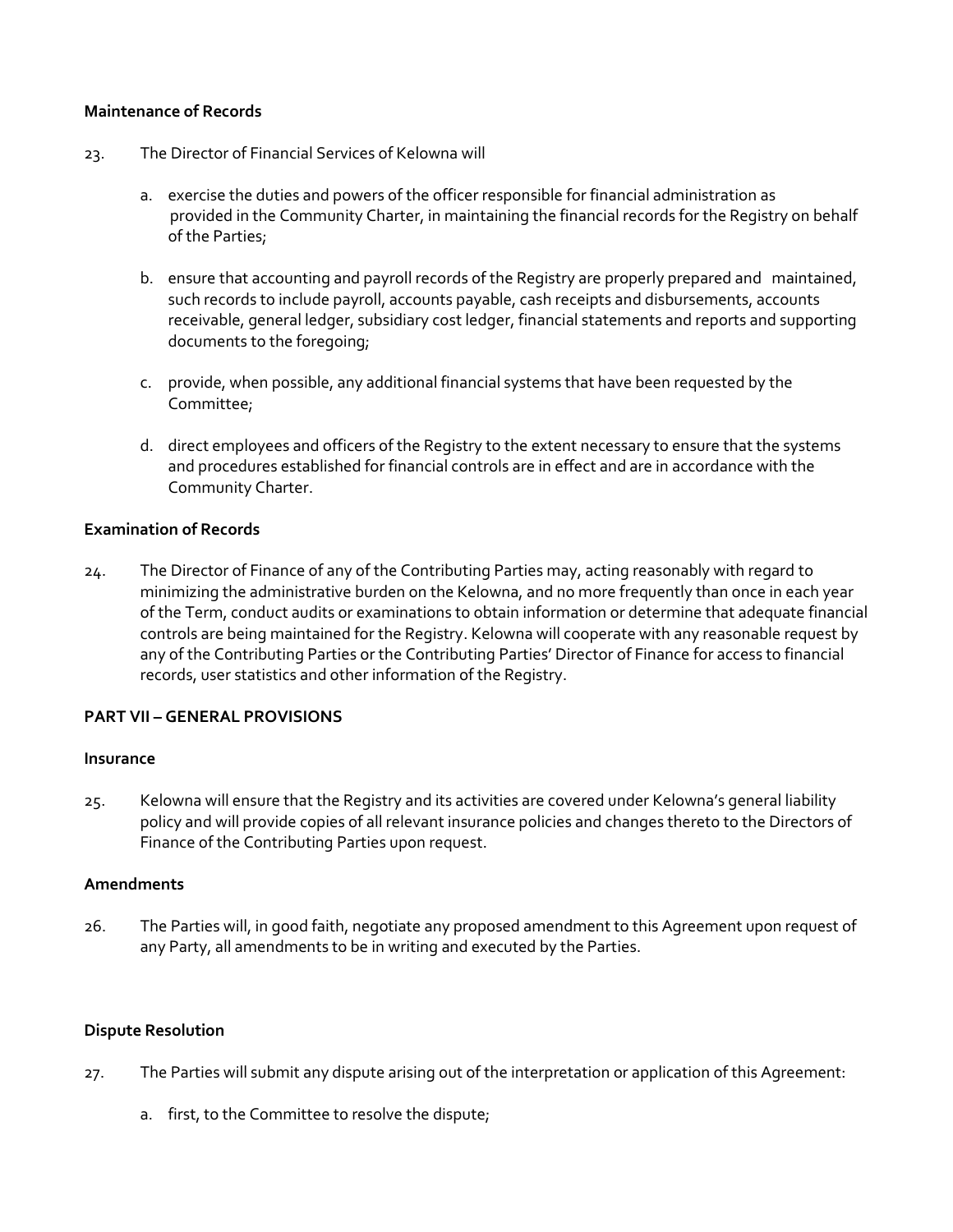- b. second, if the Committee is unable to resolve the dispute within 60 days, to the Chief Administrative Officers of the Parties; and
- c. third, if the Chief Administrative Officers are unable to resolve the dispute within 60 days, to the Inspector of Municipalities, or at the election of the Parties, to a commercial arbitrator appointed by agreement or, failing agreement, appointed pursuant to the *Commercial Arbitration Act*, for final determination, and the determination of the Inspector or arbitrator as applicable will be final and binding upon the Parties.

## **Term**

28. This Agreement comes into effect on January 1, 2020 and continues in effect until December 31, 2024. Any Party may withdraw from this Agreement upon six months' written notice to the other Parties.

IN WITNESS WHEREOF all Parties have executed this Agreement on the date first above written.

| THE CITY OF KELOWNA                                             | THE CITY OF VERNON           |
|-----------------------------------------------------------------|------------------------------|
| (Mayor)                                                         | (Mayor)                      |
| (City Clerk)                                                    | (City Clerk)                 |
| THE DISTRICT OF SUMMERLAND                                      | THE DISTRICT OF WEST KELOWNA |
| <u> 1940 - Johann John Stone, mars et al. (1940)</u><br>(Mayor) | (Mayor)                      |
| (City Clerk)                                                    | (City Clerk)                 |
| THE CITY OF PENTICTON                                           | THE DISTRICT OF LAKE COUNTRY |
| (Mayor)                                                         | (Mayor)                      |
| (City Clerk)                                                    | (City Clerk)                 |